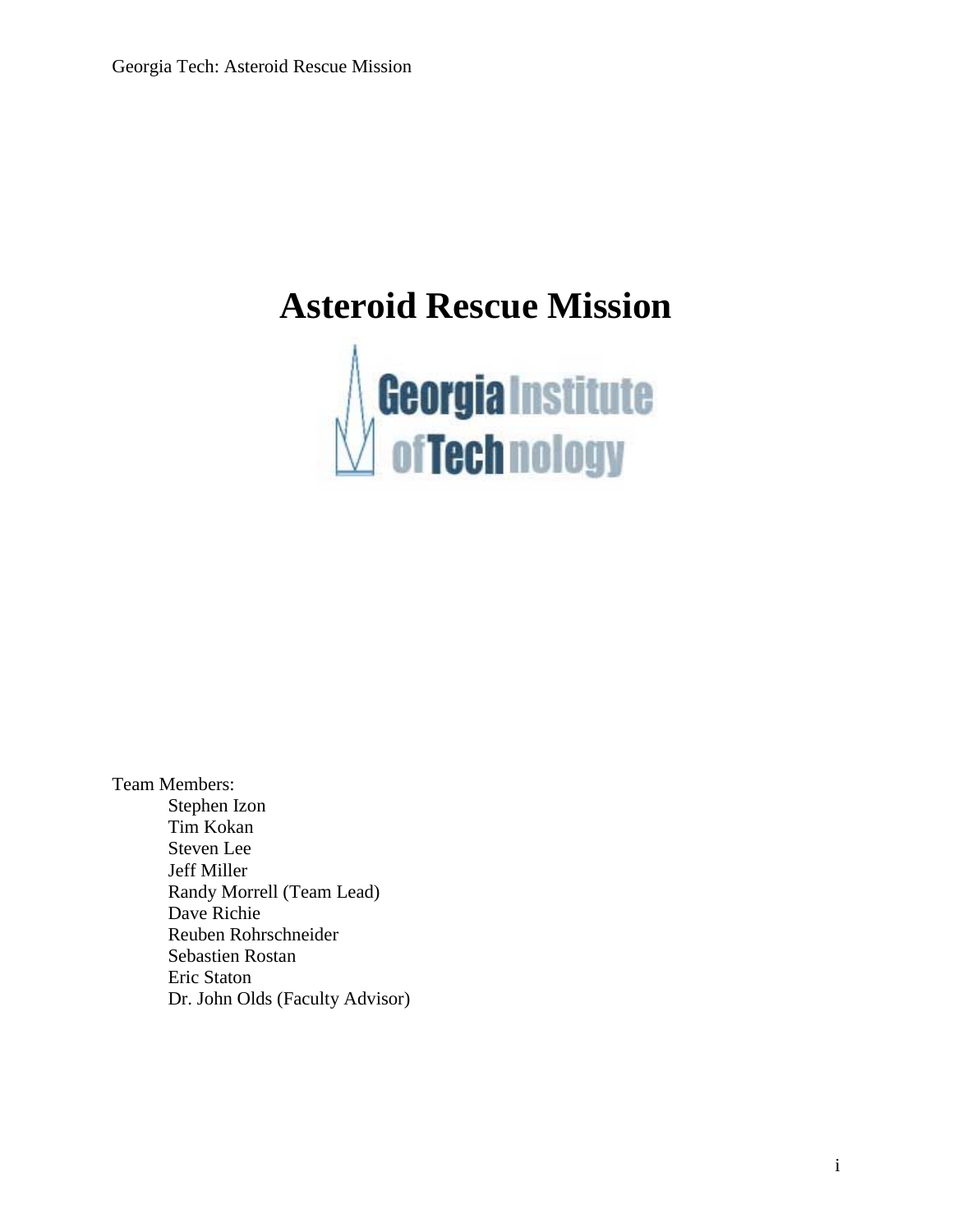# Georgia Tech: Asteroid Rescue Mission

## Abstract

This paper is in response to a request for papers from the Lunar and Planetary Institute in Houston, Texas as part of a National University Competition. A human rescue mission to the asteroid 16 Psyche was designed based around a failed Mars mission scenario. The scenario assumed the second human Mars mission, based on the Mars Design Reference Mission 3.0, failed to propulsively capture into Mars orbit, resulting in a higher energy trajectory headed towards the asteroid belt on an intercept trajectory with 16 Psyche. The task was to design a mission that could rescue the astronauts using existing Mars mission hardware prior to the failure of their life support system.

 Analysis tools were created in the following six disciplines for the design of the mission: trajectory, propulsion, habitat and life support, space rescue vehicle and earth reentry vehicle, space transfer vehicle, and operations. The disciplinary analysis tools were integrated into a computational framework in order to aid the design process. The problem was solved using a traditional fixed-point iteration method with user controlled design variables. Additionally, two other methods of optimization were implemented: design of experiments and collaborative optimization. These were looked at in order to evaluate their ease of implementation and use at solving a complex, multidisciplinary problem. The design of experiments methodology was used to create a central composite design array and a non-linear response surface equation. The response surface equation allows rapid system level optimization. Collaborative optimization is a true multidisciplinary optimization technique which benefits from disciplinary level optimization in conjunction with system level optimization. By reformatting the objective functions of the disciplinary optimizers, collaborative optimization guides the discipline optimizers toward the system optimum.

The size and complexity of this design led to severe problems for the advanced optimization methods. The design space was non-smooth, multi-modal, and highly non-linear. Gradient based optimizers could not dependably gather gradient information or find their way out of local minima. Response surface methods produced poor results due to the non-quadratic nature of the design space. Therefore, the traditional fixed-point iteration method proved to be the most easily implemented and produced the best results.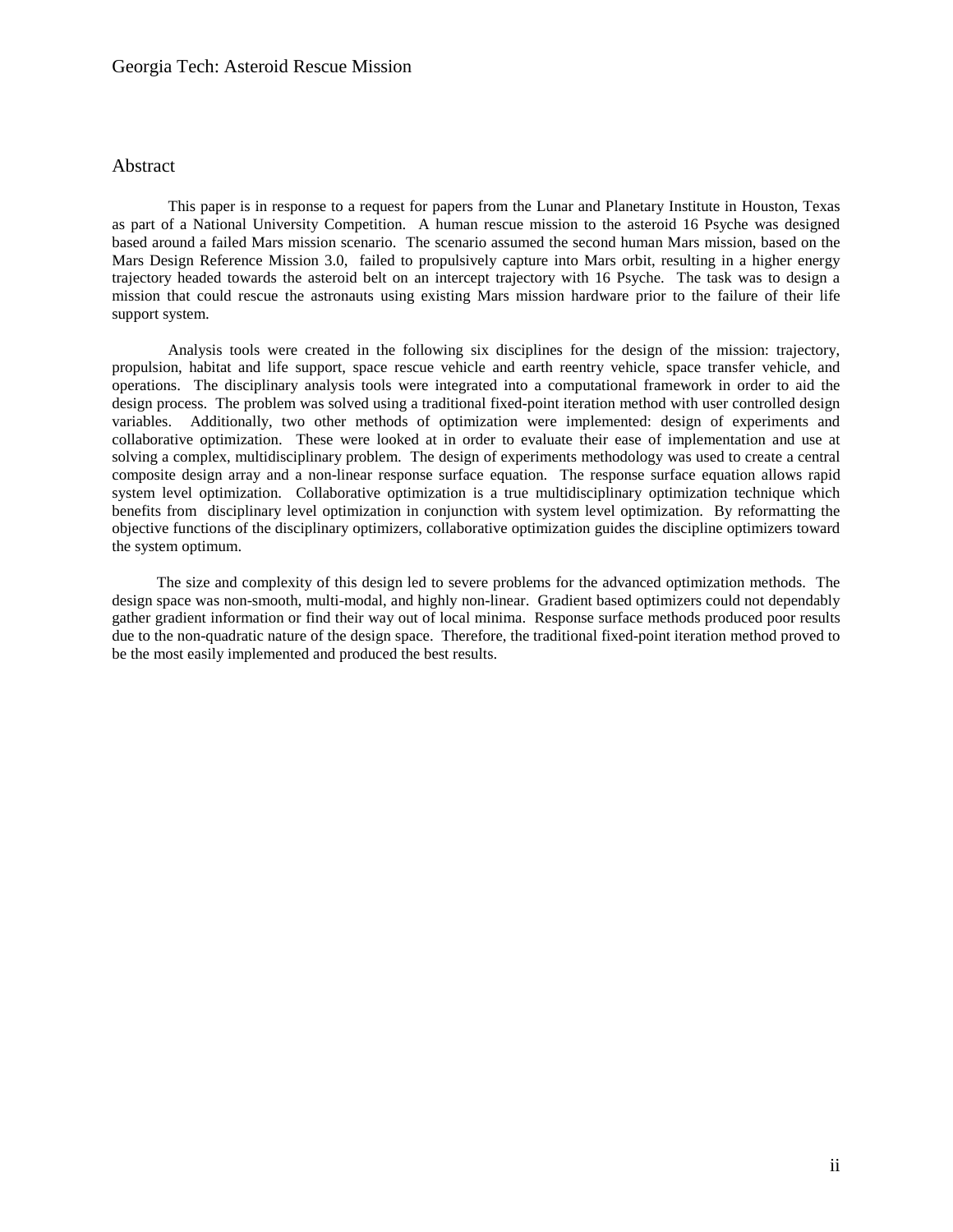# **1 Introduction**

# **1.1 Purpose**

This paper, in conjunction with the presentation given at the Lunar and Planetary Institute (LPI) in Houston, Texas in addition to several out-reach programs, is part of a National University Competition sponsored by LPI. The competition is an open-ended competition in which the competing universities are allowed to choose their project to design. The only constraint placed on the project is that it must be applicable to the Human Exploration and Development of Space.

The design proposed by the Spacecraft and Launch Vehicle Design class at the Georgia Institute of Technology is a human mission to a near Earth asteroid.

This paper out-lines the process that was used by the Georgia Institution of Technology design team in the design of a manned vehicle to travel to an asteroid in the main asteroid belt. This paper has two main focuses. The first major focus is on the individual tools that were developed specifically for this project in the following areas: trajectory, propulsion, habitat, space rescue vehicle /Earth return vehicle (SRV/ERV), space transfer vehicle (STV), and operations. The second focus is on the method of optimization that was employed by the design team in order to develop a converged design that would meet the mission success and time constraints while maximizing safety and minimizing cost.

# **1.2 Disaster Scenario**

It is the year 2020 and the second manned space vehicle has been sent to Mars, carrying an international crew of six. A malfunction occurs during the vehicle's voyage, causing the vehicle to swing by Mars, hurtling through space towards the asteroid belt. They have no way of returning home using available hardware, and the length of time their food supply and life support system will last is limited. The design presented herein is in response to these events, aimed at a mission intended to rescue the crew from the asteroid belt and return them safely to earth. The illfated mission is part of the Mars Design Reference Mission so a brief description of the this is given in the next section, followed by a detailed description of the actual disaster.

## **1.2.1 Design Reference Mission**

The Mars Design Reference Mission (DRM) is a product of the NASA Exploration Study Team. The DRM was last amended in June of 1998. The DRM has two primary roles. First, it serves as a template to which alternative approaches to the human exploration of Mars can be compared and contrasted. Second, it is intended to stimulate additional ideas and further progress in exploration. For this design, it is assumed that the DRM has been implemented into NASA's space program and that actual manned missions to Mars are taking place.

The DRM can be broken down into a single mission architecture, which is comprised of the following sequences of events:

- 1. In the first launch opportunity, two cargo missions are launched to Mars; one cargo vehicle carries a lander with a propellant production plant and ascent vehicle, the other carries an earth return vehicle. Each cargo mission requires the use of two Magnum launch vehicles.
- 2. The cargo lander lands on the surface of Mars where the propellant production plant produces and stores methane and liquid oxygen from the Martian environment. The Earth return vehicle enters into Mars orbit.
- 3. In the second launch opportunity, which is generally about twenty-six months after the first launch opportunity, the crew transit vehicle is launched. This vehicle carries along with it the crew lander. This also requires two Magnum launch vehicles. The crew reaches Mars in 130-180 days on a fast transit trajectory.
- 4. The crew performs various scientific activities on the surface of Mars for approximately 520-580 days.
- 5. The crew then uses the ascent vehicle from the previous launch opportunity (which now has stored enough locally produced methane and LOx for ascent) to rendezvous with the earth return vehicle that is waiting in Mars orbit.
- 6. The crew returns to earth on a 130-180 day fast transit trajectory

According to the DRM, two cargo missions would also be launched in the same year as the second launch opportunity of the previous mission, and another crew transit vehicle would launch in the following launch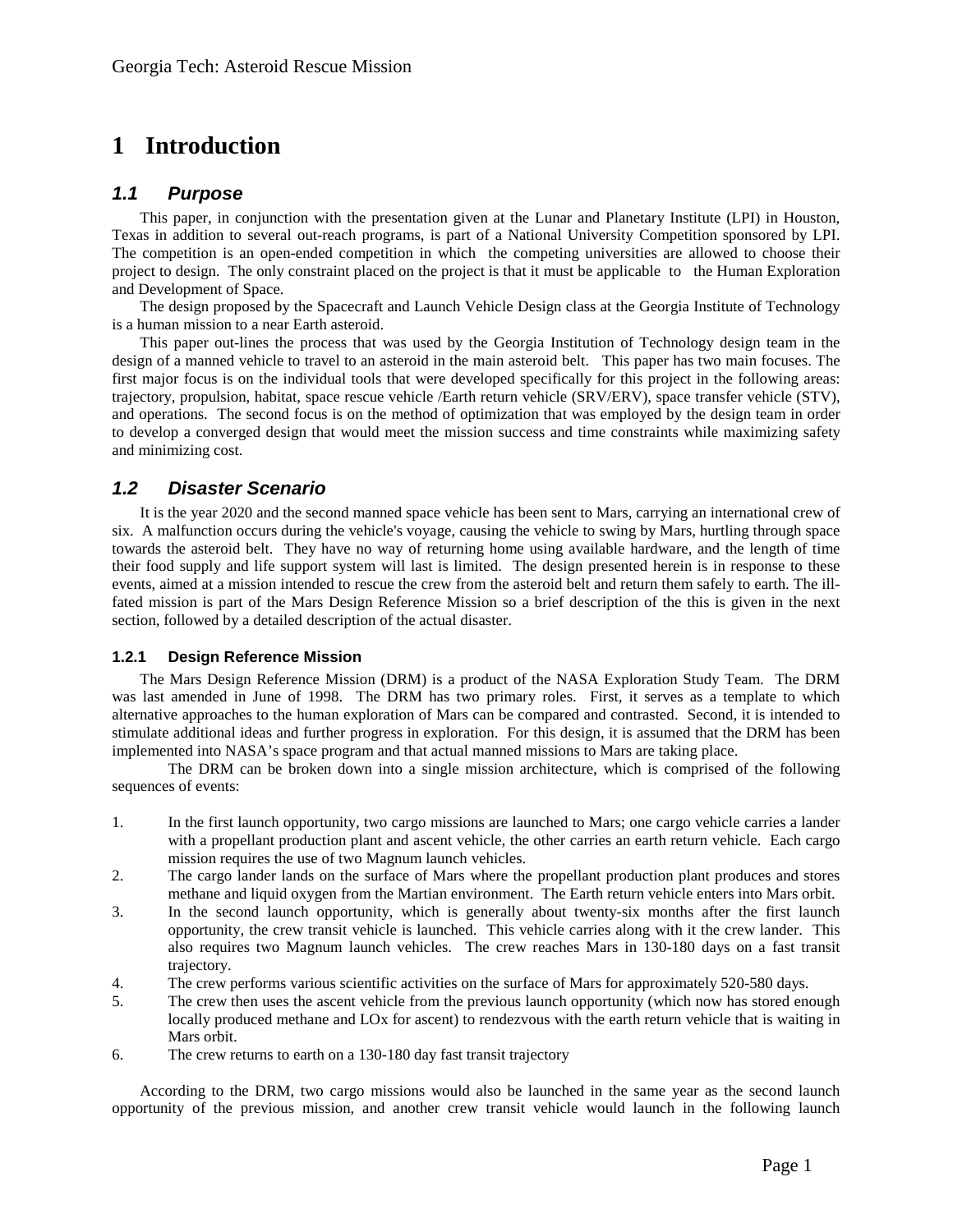opportunity. One complete mission architecture is comprised of two cargo vehicles launched in one opportunity and one crew transit habitat launched in the following opportunity. Each mission architecture requires a total of 6 Magnum launch vehicles spread over two launch opportunities.

# **1.2.2 Disaster Events Timeline**

## *December, 2020*

Two cargo vehicles were launched on May 11, 2018 as support for the second manned mission to Mars. A crew transit vehicle departed for Mars on July 29, 2020. The crew vehicle is scheduled to perform a propulsive capture into Mars orbit and descend to the surface in the crew lander on December 6, 2020. However, as the crew vehicle approached Mars, one of the reaction control thrusters on the transfer vehicle failed and the crew was unable to achieve the correct orientation for a propulsive capture into Mars orbit.

Since the main engine could not perform the deceleration ∆V at Mars, the spacecraft completed a Mars swing-by and hurtled towards the asteroid belt. The swing-by at Mars provided an increase in velocity of  $\overline{\phantom{a}}$ 2200 m/s, creating a higher energy heliocentric trajectory that does not encounter the Earth at any time. As a result, NASA mission control decided to have the spacecraft prepare for a safe landing on an asteroid. This is done in order to minimize the difficulty of rendezvous and rescue.

 The best candidate asteroid in terms of location and relative velocity to the spacecraft is asteroid 16 Psyche.

Psyche was chosen since it will lie near the spacecraft's current trajectory while also having a velocity vector close enough to that of the spacecraft. The spacecraft will then use the Mars lander's propulsion system to perform a soft landing on Psyche. The spacecraft will travel for 372 days until encountering Psyche and performing a propulsive ∆V to land.

## **1.2.3 Disaster Trajectory**

After the swing-by of Mars, the crew gains velocity and begins an eccentric orbit through the asteroid belt. Table 1-1 provides the characteristics of the new disaster trajectory after the gravity-assist around Mars. Figure 1-1, is a picture of the disaster trajectory from launch at Earth, through the gravity-assist around Mars, to intercept of the asteroid Psyche.

#### **Table 1-1: Disaster Trajectory Characteristics**

| <b>Variable</b>              | Value | Units |
|------------------------------|-------|-------|
| $\Delta V$ Gravity-Assist    | 2242  | m/s   |
| Eccentricity - $\varepsilon$ | 0.419 |       |
| Aphelion Radius - $r_a$      | 3.190 | AU    |
| Perihelion Radius - $r_p$    | 1.307 | AU    |
| Semi-Major Axis - a          | 2.249 | AU    |
| Period - P                   | 1232  | Days  |
| TOF <sub>Mars&gt;Psych</sub> | 532   | Days  |



**Figure 1-1: Disaster Trajectory Picture** 

## **1.2.4 Asteroid Physical and Orbital Characteristics**

Psyche is an M-class asteroid composed primarily of a nickel-iron compound. The semi-major axis of Psyche is nearly twice that of Mars, and the orbital period is 5.0 years. Psyche is chosen as a good asteroid to intercept because it has a relatively small eccentricity and inclination as compared to other candidate asteroids. This means that a rescue mission to Psyche will require a smaller total ∆V than one in which a large motion outside of the ecliptic plane is required. Table 1–2, below, provides the physical and orbital parameters of Psyche.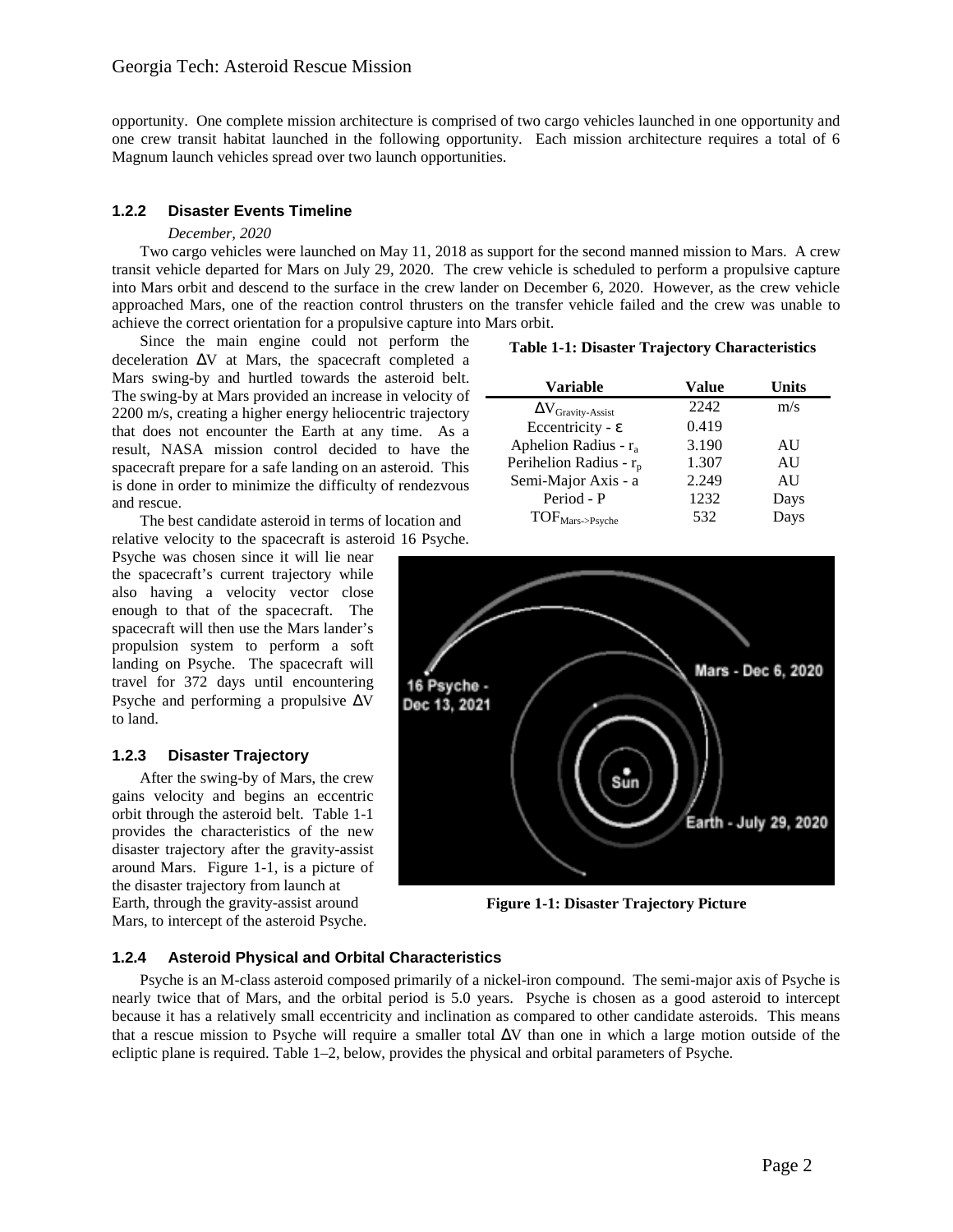| <b>Physical Parameters of Psyche</b> |               |          | <b>Orbital Parameters of Psyche</b> |              |         |  |
|--------------------------------------|---------------|----------|-------------------------------------|--------------|---------|--|
| <b>Parameter</b>                     | Value         | Units    | <b>Parameter</b>                    | <b>Value</b> | Units   |  |
| Diameter                             | 253.2         | km       | Semi-Major Axis - a                 | 2.923        | AU      |  |
| <b>Rotational Period</b>             | 4.2           | hr       | Period - P                          | 5.00         | Years   |  |
| Density - $\rho$                     | 8000          | $kg/m^3$ | Eccentricity - $\varepsilon$        | 0.139        |         |  |
| $Mass - m$                           | $6.8*10^{19}$ | kg       | Inclination - i                     | 3.09         | Degrees |  |

|  | Table 1–2 Physical and Orbital Parameters of Psyche |  |  |
|--|-----------------------------------------------------|--|--|
|--|-----------------------------------------------------|--|--|

# **1.3 Constraints**

The goal of the mission is to safely rescue the six astronauts stranded on Psyche. At first glance this appears to be simple, but under close scrutiny there are many constraints the problem imposes. First, the crew's survival time on the asteroid is limited. The resulting time constraint is a result of life support system durability and food supply.

 The Mars DRM gives a trip time of 120-180 days to reach Mars with a planet stay time of 520-580 days. This yields a nominal LSS operation span of 760 days. It was assumed that the nominal operating time would be designed to a 3σ (approximately 99.97%) probability that the LSS will fail within 760 days. A conservative estimate is that there is a 50% probability that the LSS not fail with 1.5 times the nominal 760 days, or 1170 days.

From these two estimates a crew survival probability plot (see Figure 1-2**)** was generated based on the assumption that once the LSS fails, the crew will die. It is assumed for this design that an 80% or greater probability of crew survival means mission success..

Given that the Mars mission was considered to last a maximum of 760 days, food supplies would have to be stored for this duration. Once the Mars vehicle passes Mars, the crew would have 620 days of food remaining. They will be stranded in space for an unknown amount of time prior to rescue, so the logical course of action would be to put the crew on half-rations. This would allow remaining food to last 1240 days. The 80% crew survival probability based on LSS longevity is the dominating factor in the mission's success, rather than potential food shortage.



**Figure 1-2: Crew survival probability.**

Given this time constraint, it is important that the required hardware be produced rapidly. Assuming the subsequent Mars mission has been forfeited, existing hardware is available for modification and use, as described in section 1.2.1. Therefore, the rescue mission design will primarily be a modification of existing DRM hardware in order to create a solution to the design problem.

# **2 Solution Process**

A mission architecture was chosen based on preliminary work showing that a direct route to and from Psyche requires the lowest ∆V transfer within the time constraint. A ballistic reentry was also chosen due to lower overall mass. In order to get a better handle on the problem it is divided into sub-disciplines. This allows a more detailed approach be taken as each group member can become an expert in a specific field related to the problem. However, breaking up the design process has the disadvantage that the team knowledge becomes spread out, and thus a communication system must now be used to pass the necessary information between disciplines. More importantly, it is desirable to derive an optimal solution not only at the discipline level, but also at the system level. Two organized methods of doing this, namely Fixed Point Iteration (FPI) and Collaborative Optimization (CO), are described below along with the individual sub-disciplines.

# **2.1 Optimization**

Numerical optimization methods were used to assist in the determination of a design solution that maximizes the chance of survival of the Mars astronauts while meeting all mission constraints. Several different system level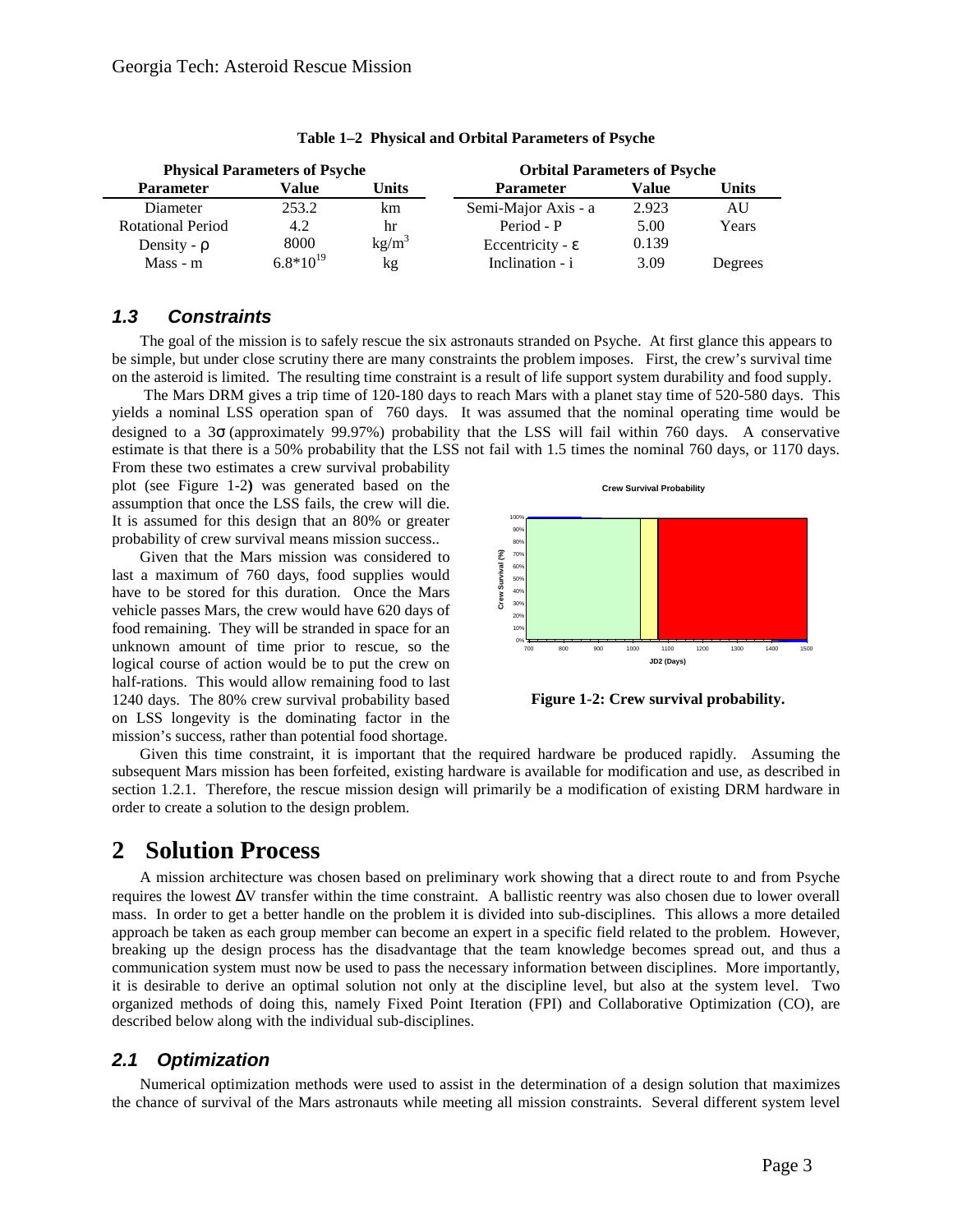optimization methods were used: fixed-point iteration (FPI), design of experiments (DOE), and collaborative optimization (CO). Additionally, several discipline level optimizers were used, to include, sequential quadratic programming and genetic algorithms.

All three system level design methods were implemented using a commercial framework integration code, ModelCenter. ModelCenter is capable of integrating multiple computer codes in several different formats, on different types of computers, running on separate workstations. ModelCenter automates the passing of information between the different disciplinary analysis codes, includes built in system optimizers, and can automatically iterate a design until it is converged. ModelCenter is run through an intuitive, graphic interface that allows the problem to be set up in a reasonable short amount of time. The chief drawback found with ModelCenter is its inability to parallel process even when the design is structured to allow it.

# **2.1.1 Fixed-Point Iteration**

At the system level, the design of a space vehicle contains a feedback loop of several variables. A consistent design requires a method in which input variable values used by one discipline are the same as those output by previous disciplines. The most straightforward way of converging a design of this type is to use fixed-point iteration (FPI). This method starts with intelligent guesses of the variable values that have feedback loops. Each discipline then runs its own analysis, passing the results to the next discipline in line. When the last discipline is finished, the output is compared to the initial input and a new guess is made. This process is repeated until the output variables are the same as the input variables within a desired tolerance. Using a design structure matrix



**Figure 2-1: Design structure matrix configured for fixedpoint iteration.** 

(DSM) as depicted in Figure 2-1 illustrates this process. In a DSM, lines above the disciplines represent feedforward loops, while lines below the disciplines represent feedback loops. Solid dots represent a link between disciplines. Often the order of the disciplines can be changed to reduce, or even eliminate, feedback loops. The FPI solution has three feedback paths that require convergence.

This method has the advantages of being simple to implement and leaving each discipline expert in control of his own area of expertise. Interestingly, the process can converge quickly if an intelligent scheme is used for guessing the next input in the loop. This scheme can even be made to rely on the knowledge of an experienced designer. Since a system level optimum requires a compromise between the desires of each discipline with a system level goal in mind, FPI can result in discipline level optima at the expense of system level optimum. FPI does not have the capability of reaching a compromise between disciplines, but merely ensures these disciplines are using consistent input and output values.

## **2.1.2 Design Of Experiments**

Design of experiments (DOE) is a system level optimizer that finds an optimum value using a curve fit of the design space. A different optimization scheme is then used on the resulting response surface. To create the response surface an experimental array is used to define specific combinations of design variable values for each run. This design problem was pared down to seven design variables leaving the remainder fixed. Using a full factorial array all interactions between variables can be captured, but would require 2187 runs. The computation time required for this many runs is prohibitive. To reduce the number of runs a central composite design (CCD) was chosen. CCD uses fewer points while still capturing some variable interactions, and only requires 143 runs. If the interaction terms in the response surface are chosen well, the model will still accurately represent a quadratic design space. Knowledge of several outputs is desired which requires a separate surface for each output. With multiple outputs, optimization must be run using an overall evaluation criterion with weighting factors on each output. DOE is used in conjunction with FPI to find a converged solution for each run in the experimental array.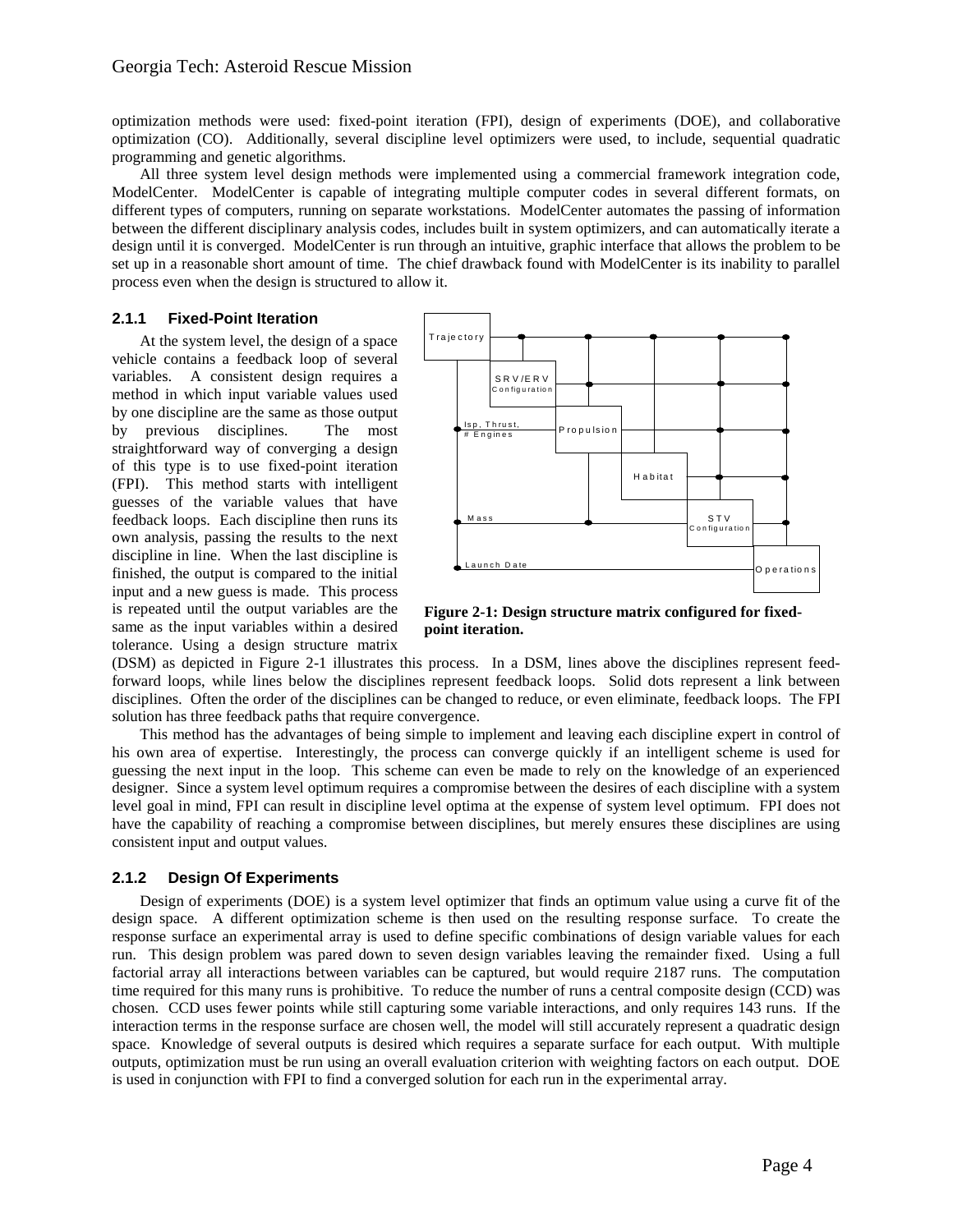#### **2.1.3 Collaborative Optimization**

Collaborative optimization (CO) is a true system level optimization scheme that is capable of forcing the disciplines to work toward a common goal while finding a consistent solution. The principle behind CO is that each discipline maintains control over any variables that do not affect other disciplines. The scheme leaves optimization of discipline level metrics with the discipline experts. Conflict between discipline and system level optimizers is resolved by changing the discipline level objective function. For example, instead of trying to minimize the  $I_{\rm{sp}}$  in the propulsion module, the discipline optimizer will minimize the error, or J-



**Figure 2-3: Design structure matrix configured for collaborative optimization.** 

value, between a system provided target  $I_{sp}$  and the local  $I_{sp}$ . For every variable that links disciplines, there must be a system level variable and an associated J-value. In order to achieve a consistent solution, all J-values must be identically zero. This allows the system level optimizer to control the design within feasibility limits. The discipline is still able to freely control any variables that do not couple with other disciplines; therefore control of details is left to the disciplinary expert. This also reduces the size of the problem for the system level optimizer and hence minimizes computation time.

CO has the distinct advantage of keeping the discipline expert in control of his or her own discipline and hence confidence in the final design is maintained. Furthermore, a true system level optimum is achievable since the system optimizer can find a balance between conflicting disciplinary interests. Since each discipline now only depends on the system level optimizer for input as shown in Figure 2-2, analyses can be run in parallel, reducing the overall computation time. Despite fixing many of the problems of FPI, this system is not without its disadvantages. Setup is significantly more difficult as legacy codes often require extensive modification in order to accept a new objective function. In addition, the use of a gradient-based system level optimizer necessitates high quality output from the disciplines. This means that the discipline level optimizer must consistently find the best solution such that the system level optimizer receives accurate gradients.

#### **2.1.4 Discipline Level Optimization**

In order for the system level optimizer in the collaborative optimization scheme to accurately find gradients of all the coupling variables, it is necessary that each disciplinary code return the true optimum solution every time. For example, if the system level optimizer perturbs one coupling variable a small amount in a 'good' direction, but the disciplinary level optimizer fails to find the better solution (or finds a worse solution) the system level optimizer will conclude that this coupling variable has no effect (or a 'bad' effect) on the overall objective function. The proper selection of discipline level optimizers is therefore critical to the performance of the overall optimization.

Discipline level optimization was initially attempted using a sequential quadratic programming (SQP) method. Although SQP is an extremely effective optimization method, it requires that the design space be unimodal and smooth. Most of the disciplinary codes have design spaces that are non-smooth and have several local minima. This is caused not only by the complex interactions of the variables, but by the fact that several design variables in the codes are either integer valued or behave as step functions. When testing the SQP optimizer on the remaining disciplines, occasional instances were found in which a global optimum was not reached. Thus even in these disciplines the design space was not well enough behaved to instill confidence that SQP returns the best solution.

Optimization methods suitable for use in non-smooth, multi-modal problems fall into the category of heuristic methods. Both a genetic algorithm (GA) and a tabu search optimizer were tested on each discipline. The GA method proved to converge to better solutions and did so in less time, although it still took much longer than SQP. For example, most of the codes would take less than 10 seconds to converge using SQP but take several minutes with GA. It was observed, however, that after the first minute only minor improvements were found, and so the optimization time was capped at 2 minutes. The GA optimizer also employed a local SQP search on the best designs in its population to improve its performance. A separate GA optimizer was linked to each disciplinary code, with the population size, mutation rate, and convergence criteria set for best performance on that particular code.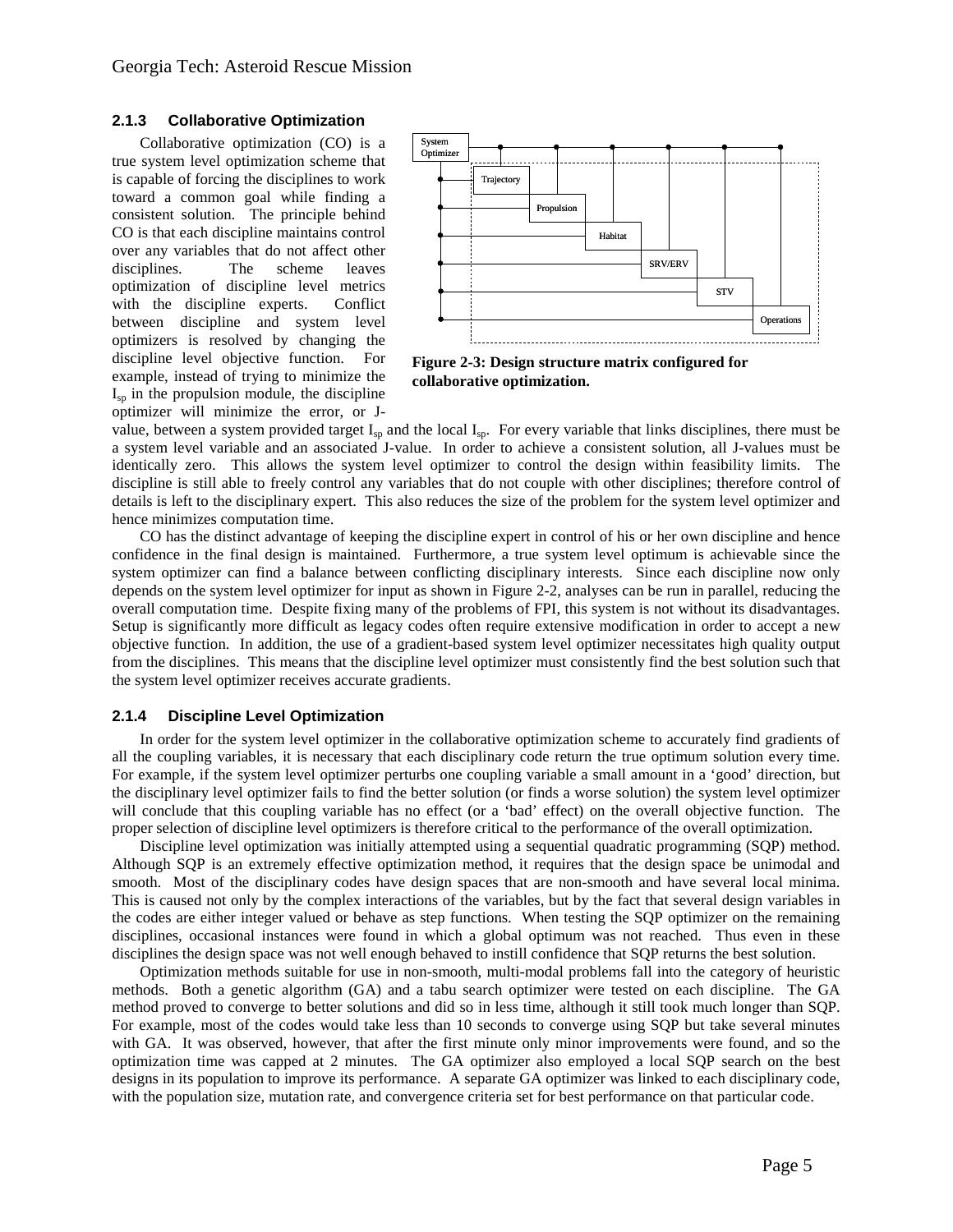## Georgia Tech: Asteroid Rescue Mission

The GA optimizer used for the spreadsheet-based discipline codes is a commercial optimizer made by Frontline. Frontline's GA optimizer, Evolutionary Solver, integrates well into Microsoft Excel and can be automated using a Visual Basic (VB) routine. The VB code attached to every spreadsheet loaded the constraints and design variables into the Evolutionary Solver, which then returned the solution. The STV Configuration code had difficulties due to its iterative solution technique for finding vehicle mass - an occasional individual design selected by the GA optimizer would fail to iteratively converge, crashing the spreadsheet and optimizer. Thus, additional VB coding was needed for this discipline in order to reset the inputs and outputs whenever this happened.

For Matlab based codes, both SQP and GA were used. The SQP optimizer is Matlab's built in optimization function, fmincon, available in the optimization toolbox. The GA is taken from North Carolina State University's Meta-Heuristic Research and Applications Group. Specifically, the Genetic Algorithm Optimization Toolbox written in Matlab was used. These two methods were used together to reduce the time required to find the minimum. Each time a Matlab code is called it first runs SQP to see if it can find a minimum within the desired tolerance close to the starting position. If it cannot, then the GA is called with a fixed number of iterations. This ensures that the entire design space is searched and the global minimum is found. After the GA terminates, SQP is run to refine the best solution. This method permits the code to run fast when it is close to the global minimum (which is typically the case when finite difference derivatives are taken), but not get trapped in local minima.

# **2.2 Tools**

Disciplinary design codes were developed for each box on the DSM in Figure 2.1. Cost and safety calculations have been moved into each discipline to lower the number of coupling variables necessary for CO. The space rescue vehicle and earth reentry vehicle have also been combined since preliminary work showed that the vehicles had many similar requirements and could share a platform. Because of the tight coupling between launch vehicle scheduling and ground manufacturing and operations, the launch vehicle and operations modules were combined. This reduced the number of disciplines from ten to six, significantly reducing the number of coupling variables, and hence the load on the optimizer. The application of both FPI and CO was done using ModelCenter as a framework to automate the process. Microsoft Excel and Matlab were chosen as the programming languages for their ease of integration with ModelCenter. Following are descriptions of each disciplinary module.

#### **2.2.1 Cost**

Since system cost is of prime importance to the design, cost models were carefully chosen from historical data when possible and modified when necessary. To determine the cost of the rescue mission, the following key assumptions were made:

- All hardware for the next Mars launch (one complete mission architecture) is available for the rescue mission, including six Magnum launch vehicles along with all hardware associated with the crew lander, cargo lander, and earth return vehicle.
- Additional costs arise from modifications to existing hardware and required manufacturing time.
- The design does not include any calculations for profit (the goal is simply to rescue the astronauts).

Cost was integrated into each discipline's design worksheet. This eliminated the need for a separate cost worksheet, thereby reducing the number of design variables required for the CO process. So, cost was calculated within each discipline and then sent as an output to the optimizer where the total cost is calculated.

 Cost estimating relationships (CERs) were used to determine the costs incurred by each discipline. These cost estimating relationships are basically mathematical equations relating the cost of a specific piece of hardware to some characteristic performance parameter, usually based on mass. The CERs had the following form, where c is a complexity factor, and a and b are constants:

$$
Cost = c \big\{a(mass)^b\big\}
$$

CERs are generally based upon historical data, where costs of previous missions are analyzed and curve fits are applied to the data. However, since the rescue mission is a manned space mission, there is limited historical data upon which to base the CERs. Therefore, the CERs were based upon the data provided by NAFCOM96, a CER database for launch vehicles. Since the CERs in the NAFCOM96 database were based upon launch vehicle data, the CERs had to be slightly modified to account for both differences between launch vehicles and manned space missions and the accelerated schedule of hardware design, development, testing, and integration. These modifications were usually made to the complexity factors.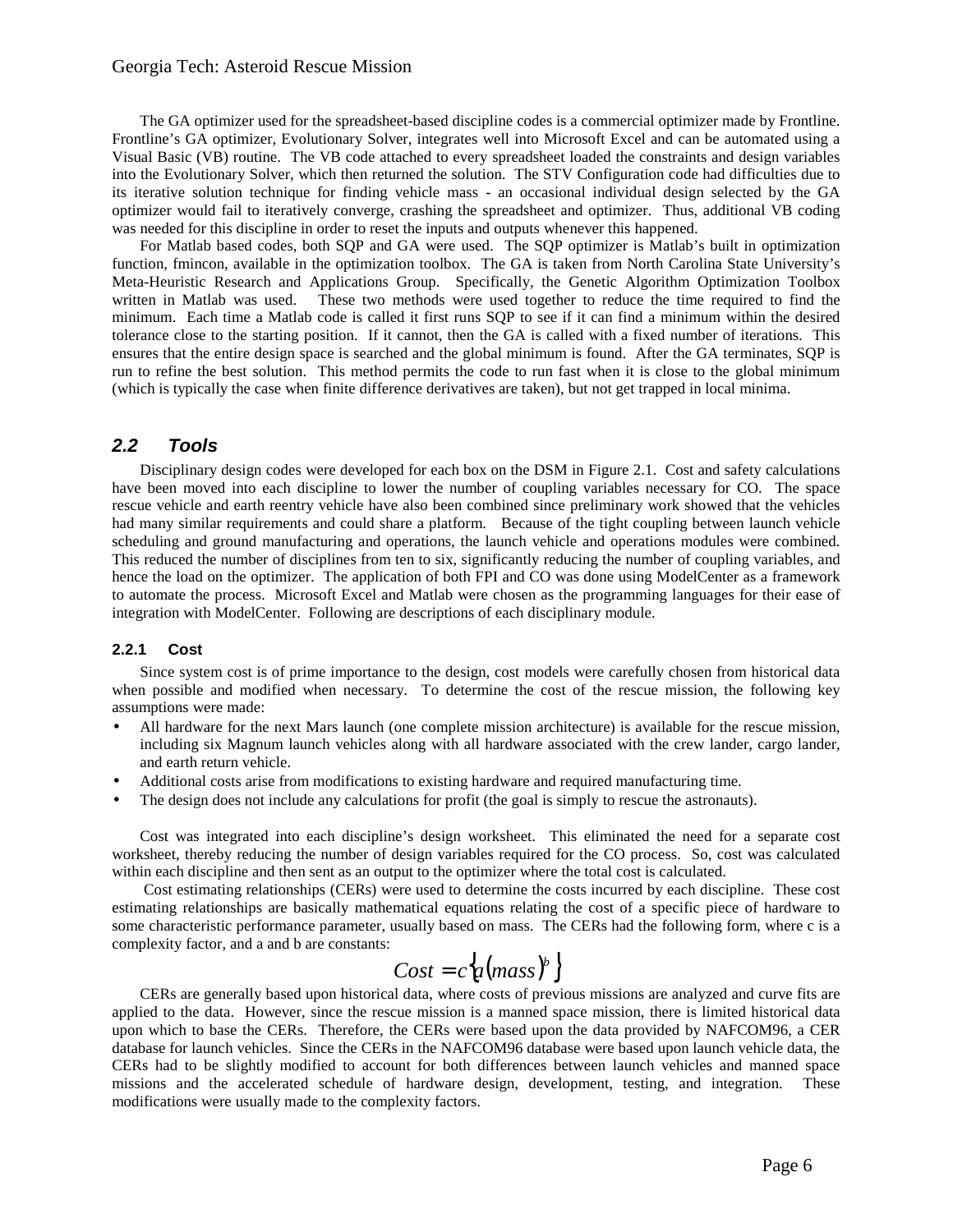#### **2.2.2 Safety**

Successful completion of the mission requires two things – the stranded astronauts must be recovered alive, and the mission must not incur any further loss of life. To this end it is important to design a vehicle that does not simply meet the functional requirement of the mission, but attains the mission objective while minimizing the risk to the rescue personnel and the recovered crew. Since the Mars DRM hardware is to be used in a modified form, it makes sense to compare the safety of the rescue mission with that of the original DRM. A scale was defined where a value of 1.0 represents a safety factor equal to that of the discipline's DRM counterpart. Values less than 1.0 represent a decrease in safety, whereas values greater than 1.0 reflect improved safety. A lower bound exists at zero since this represents certain mission failure.

Specific key factors are used to calculate the safety of each discipline. These factors are further described in each discipline's sub-section. Once these key factors have been identified based on the advice of the individual disciplinary designer, a normal distribution of reliability is placed on each factor. Weighting the relative importance of the contributing factors within each discipline is accomplished by means of exponents. All the weighted contributing factors are then multiplied together and output as the safety of that discipline. Figure 2-3 shows a sample calculation for the propulsion module. All six discipline safety values are multiplied together yielding the overall mission safety factor.



**Figure 2-3: Sample safety calculation for the propulsion module.** 

#### **2.2.3 Trajectory**

A new trajectory must be found for the rescue mission that intercepts the stranded astronauts in a reasonable time and with a reasonable ∆V requirement. The ∆V required at each burn and the earth entry velocity are calculated using a patched conic method. Due to the computation time required to execute the analysis, and the large number of function calls typical of system level optimization, a program was written to create tabular data of the patched conic method output parameters. Data was obtained for all four ∆Vs, the departure inclination angle, and the minimum distance to the sun on each transfer. Only direct transfers from the Earth to Psyche were considered since early sweeps indicated that inner planet swing-bys are not advantageous. Gravity losses at each burn are approximated and added to the ∆V found using the table data. Additional ∆V is also added if the desired heliocentric inclination angle is outside the range achievable from a 28.5° earth inclination through departure timing. The following are parameters that can be changed in the trajectory module.

- Julian dates: the absolute departure date and trip time determine the alignment of the planets and the energy required to move between them. These are the primary influences on the magnitudes of the required ∆Vs.
- Wait time: this is the time that the rescue vehicle spends on Psyche before departing. This allows the return trip time and departure date to be varied.

There are eight system level inputs to the trajectory module: the mass of the STV at each of four thrust maneuvers, the thrust of an engine, the number of engines at the initial burn, the number of engines for the three remaining burns, and the specific impulse of the engines. The trajectory code outputs the Julian dates for Earth departure, asteroid arrival, and earth arrival, the ∆V required at each of four maneuver points, the Earth arrival entry velocity, the Earth departure inclination, the minimum distance to the Sun, and the safety relative to the original Mars mission based on number of thrust maneuvers.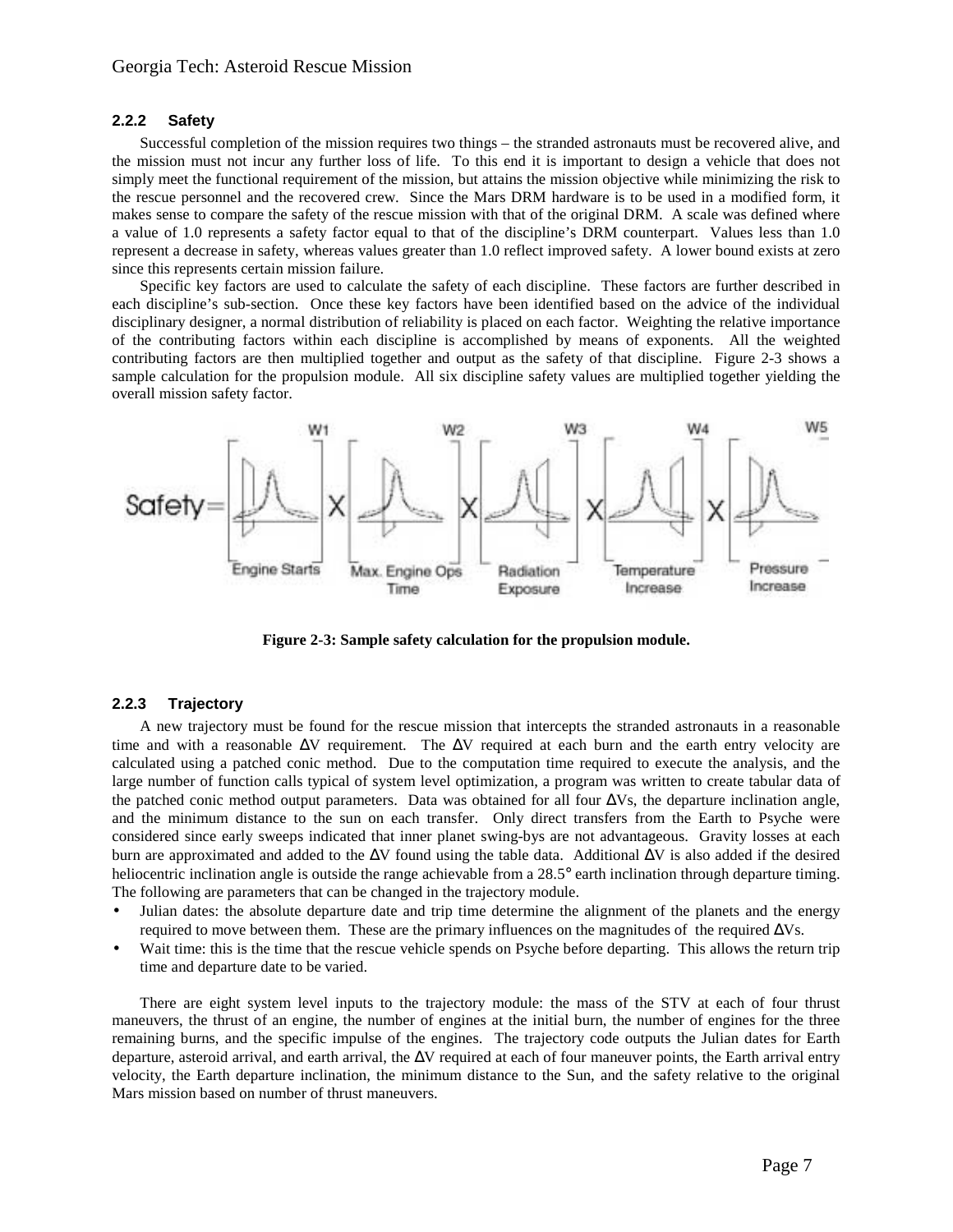#### **2.2.4 Propulsion**

The baseline engine for this mission is the Mars DRM 3.0 tricarbide bi-modal NTR using liquid hydrogen as a propellant. The propulsion code uses the analysis approach in Space Propulsion Analysis and Design by Humble. An efficiency coefficient was applied to the generic equations in Humble in order to reproduce the design specification for the NTR as listed in the Mars DRM 3.0. Changes could be made to optimize the engine performance for this mission. Since time is the major constraint for this mission, only minor changes to the engine were considered. The following are parameters that could be reasonably changed within the mission time requirements.

• Propellant Temperature and Reactor Pressure: it was assumed that the baseline engine would be designed to operate below the true maximum temperature and pressure to increase the safety of the

#### **Table 2-1: Baseline NTR Specifications.**

| Thrust                 | kN             |
|------------------------|----------------|
| Isp                    | 960 s          |
| <b>Expansion Ratio</b> | 300            |
| Percent bell nozzle    | 110%           |
| <b>Mass</b>            | 1830 kg        |
| Length                 | 3.2 m          |
| Diameter               | 1 <sub>m</sub> |
| Power                  | 25 kWe         |

engine; thus, increased performance can be traded for decreased safety in the manner that the SSME is operated at 109%.

- Nozzle Geometry: Increasing the nozzle's expansion ratio and length increase the engine's performance, but at the cost of added mass and size. Additionally, designing, manufacturing, and integrating a new nozzle requires a large amount of time.
- Number of Engines: Since the thrust level of the engines can only be varied over a small range, large increases in total thrust must be accomplished by adding more engines. If too few engines are used, gravity losses become significant.

There are ten system level inputs to the propulsion code: the mass of the STV at each of the four trajectory thrust maneuvers and the change in velocity associated with each of these maneuvers, the required total thrust, and the required  $I_{\rm SD}$ . The propulsion code provides the following parameters as output to the system level: engine  $I_{\rm SD}$ , thrust per engine, size (length and diameter) of an engine, the mass of an engine, the total time to prepare the propulsion system for the rescue mission, the cost of the modifications to the propulsion system, and a safety factor of the propulsion system relative to the Mars mission.

#### **2.2.5 Habitat**

One of the important components of the rescue vehicle is the habitat. Due to the time constraint and higher required crew capacity, the only suitable habitat is a modified version of the one designed and used for the Mars mission. The life support system (LSS) needs to be modified in order to make it adequate for the rescue mission, which necessitates a longer operational time and higher load than for which originally designed.

The habitat used is the Transhab, the same habitat as in the Mars DRM. The Transhab is an inflatable structure that weighs approximately 13,200 kg, has a length of 11 m, an inflated diameter of 8.2 m and an inflated volume of 339.8 cubic meters. Figure 2-4 shows a cut-away view of the Transhab.

 The first decision to be made is the number of crew assigned to the rescue mission. The Transhab was designed to support a crew of six. It was assumed in the initial problem that all



**Figure 2-4: Cutaway view of the Transhab.** 

six astronauts going on the Mars mission would be alive and rescued. That means that if a large crew were sent out to the asteroid there would be a problem accommodating everyone on the return trip. Therefore it was decided that the rescue crew would include three people, the minimum number of people required to operate the rescue vehicle. This would mean that a total of nine people would be on the return trip. This is a larger number than what the Transhab was designed for but it was determined to be acceptable due to cost and time constraints.

 The second area that must be examined is the Life Support System. The LSS system designed for the Mars mission would require modifications to support a crew of 9 instead of 6 for an operating time greater than the 760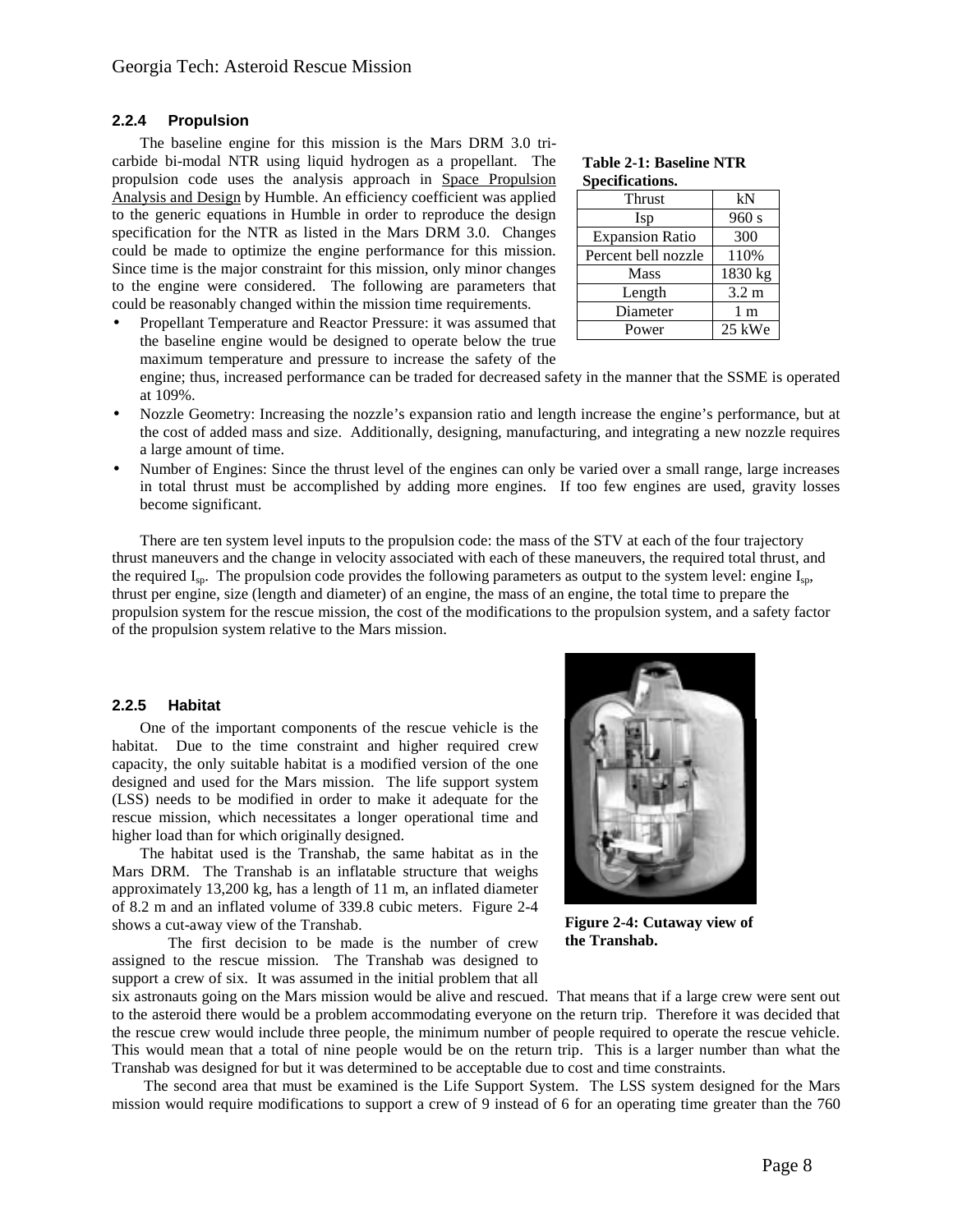days it was designed for. The Advanced Life Support Research and Technology Development Metric developed by NASA was used as the basis for a detailed breakdown of the LSS. The Advanced Life Support System (ALSS) was designed specifically for use with the Transhab and is a derivative of the LSS used aboard the International Space Station (ISS). A summary of the ALSS is as follows: Mass=3,900 Kg, Power=14.5 kWe, and a single person's food intake is 1.7 kg/day. The ALSS was designed for an operating time of 400 days and a crew of six. When modifying the ALSS the dry mass was scaled by multiplying it by a ratio of the operation time of the rescue mission (Earth to the Asteroid and back to Earth) divided by the number of days the ALSS was originally designed for. Everything else about the ALSS remains the same.

Another component of the LSS that required some attention is radiation shielding for the crew. While the Transhab is designed to protect the crew from in-space radiation and solar radiation, it is not designed to travel closer to the sun then the Earth's orbit. The possibility existed that a transfer orbit to or from 16 Psyche would cross inside the Earth's orbit. In this case additional shielding would have to be added to the Transhab to provide protections against radiation.

 The above assumptions and decisions made about the Transhab were incorporated into an Excel spreadsheet. The required inputs are the departure date from Earth, the arrival date at the asteroid, the date of arrival back at Earth, and the closest distance the vehicle will get to the Sun. The dates are used to scale the LSS mass and power to the mission, along with the amount of food that would have to be taken. The closest distance the vehicle gets to the sun is used to determine the amount of additional radiation shielding needed. The only internal variable is the safety margin on the LSS. This is included in order to give the module's optimizer a way to change the safety and hence match system level goals. Increasing the safety margin increases mass, cost, and safety of the habitat.

 The outputs calculated by the habitat spreadsheet are the overall mass of the modified Transhab, the time required to make any needed modifications, the cost of those modifications and the safety of the modified Transhab compared to the one used on the Mars mission.

## **2.2.6 Space Rescue Vehicle/Earth Reentry Vehicle**

The selection of a baseline vehicle comprises the majority of the work completed for this module. Presented is a brief description of the baseline vehicle followed by an explanation of the resulting module.

After exploring several high cost/high risk rescue options, the following method, which combines the forecasted benefits of hardware availability (i.e. low cost and minimal preparation time), common hardware design, fabrication, and installation procedures, mature technology, and reduced operator training, was adopted. This yields the best low-cost, reliability alternative for the mission. The resulting SRV/ERV design uses the latest DRM Mars Ascent Vehicle (MAV) capsule with the following modifications.

- Replace the  $LOX/CH<sub>4</sub>$  tanks and RL-10 engines in favor of a more easily stored, commercially available MMH/N204 system coupled with an R-40B engine and matching nozzle based on the Space Shuttle design.
- Add a bolstered heat shield almost identical to the DRM but with more mass. Bolstering the heat shield is necessary due to the planned high ballistic reentry velocity at Earth.
- Add a touchdown system for asteroid landing / lift-off support via Apollo lunar module style collapsible landing legs (i.e. collapsed for launch vehicle packaging).

Once on the surface, the 2-man rescue crew performs a surface EVA in order to extract the downed space crew using extra tooling brought along to aid the ground rescue operations and add mission redundancy. Next, the 8-man crew departs the asteroid surface in the SRV capsule and mates with the remaining portion of the STV. After the earth return portion is completed, the landing legs and ascent/descent propellant tanks are jettisoned, a propulsive braking ∆V is performed, and the capsule is used for ballistic reentry.

Several key assumptions about the mission were made in developing the SRV/ERV design spreadsheet. Only significant assumptions are listed. First, the circular parking orbit at the asteroid was assumed to be 10 km. This is important for determining the asteroid ascent and descent ∆V along with the associated propellant required for mission completion. The gravitational constant  $\mu$  was estimated for the asteroid. Next, it is assumed that the downed crew is stranded on the asteroid surface and thus requires rescue vehicle touchdown on the surface. Note that several constant design parameters are taken directly from the Mars DRM. Other parameters not explicitly stated in the DRM were estimated. Finally, the packaged SRV diameter is assumed to be 7.5m. Earth reentry calculations for maximum heat flux rate use the Allen-Eggers approximation, which linearizes the initial high acceleration portion of the trajectory. The resulting heat flux rate places an upper limit on the reentry angle at the fusion point of carbon. The entry corridor is also limited on the low end by the angle at which the vehicle skips out of the atmosphere.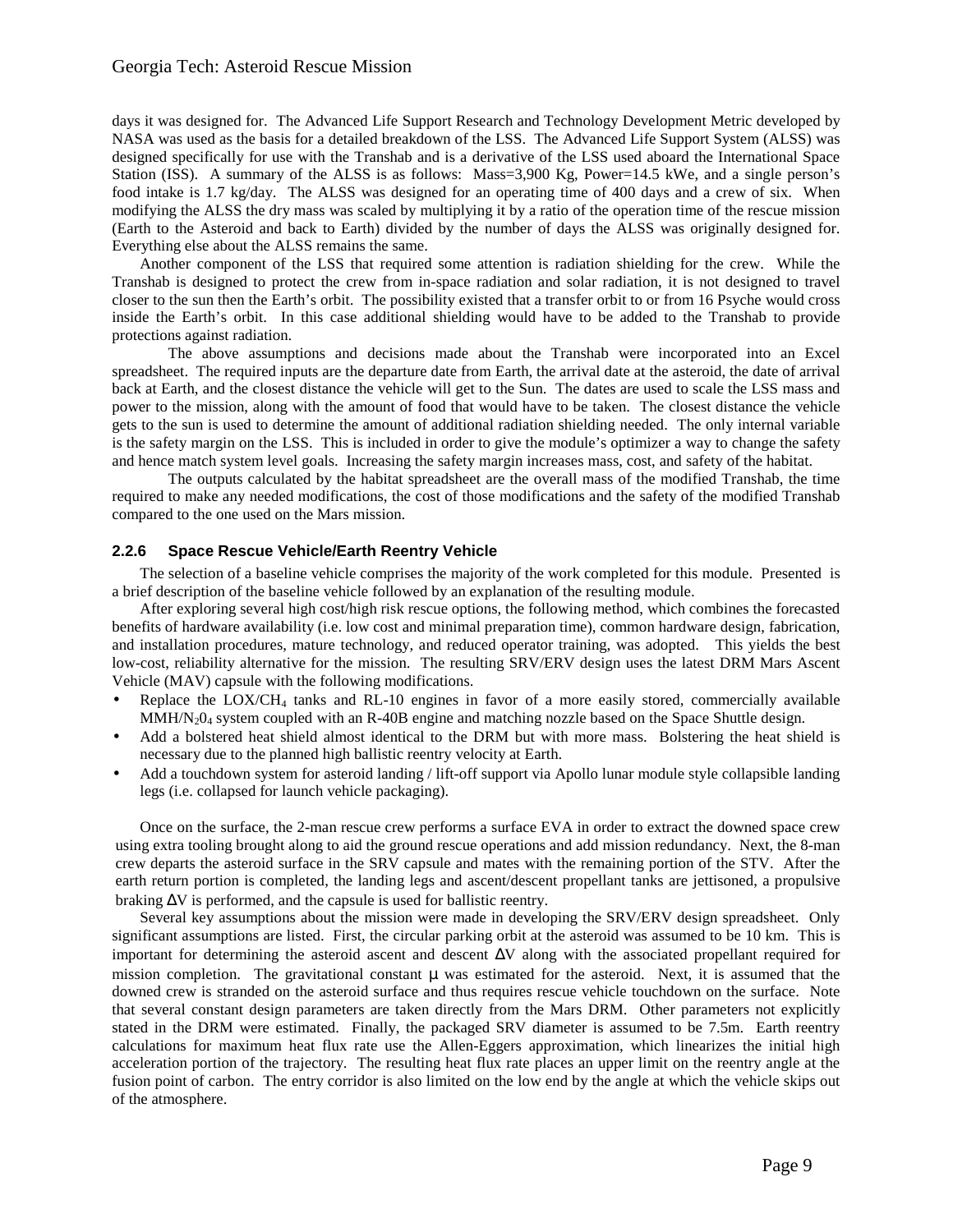This baseline vehicle was modeled parametrically. Only the following variables were changed in the model.

- Rescuer tooling mass: this provides a redundant operation benefit, yielding a safer rescue process. Increased safety is based on a utility per unit mass calculation.
- Propellant tank radius: this variable is primarily affected by both the required descent and required ascent  $\Delta V$ , which drives the required propellant mass. This variable primarily affects overall vehicle dimensions and mass.
- Propulsive brake: part of the Earth approach velocity can be reduced by performing a combination of two propulsive ∆Vs on Earth approach, one done by the STV at the Earth sphere of influence and one by the SRV/ERV near atmospheric reentry. The latter of these increases the mass of the SRV/ERV as the heat shield design mass increases but this improves safety, which in turn helps keep g loading within limits.
- Landing leg diameter: the diameter of the landing legs when unfolded can be modified for increased stability on landing. This increases the vehicle weight, and cost, and safety.
- Earth reentry angle: the reentry velocity has the largest impact on the value of this variable. Changing it can modify the heat shield mass and crew g load, and hence the cost and safety.

The SRV/ERV design uses the velocity at reentry and desired Earth return ∆V (in the case where a slightly propulsive ∆V is required when entering the Earth's sphere of influence in order to ensure that a safe g loading will be applied to the crew upon reentry). The process outputs are vehicle mass, length, preparation time, cost, and safety relative to the Mars DRM.

# **2.2.7 Space Transfer Vehicle**

The baseline configuration for this mission is outlined in the Addendum to the Mars DRM 3.0 as the "all propulsive bimodal NTR carrying Transhab" vehicle. The baseline vehicle is the earth return version outlined in the DRM. It was assumed that the option to use a Transhab as an in-space habitat was chosen. Minor modifications could be made to one of these vehicles, and parts of identical vehicles built for other missions could be added on quickly and with little cost penalty.

The Space Transfer Vehicle (STV) spreadsheet uses the ideal rocket equation to calculate total mass at four distinct points throughout the mission. The spreadsheet uses the ∆Vs from the system level optimizer, along with the I<sub>sp</sub>, to calculate the amount of propellant required for each burn. When propellant mass is added to dry mass, total mass increases. More propellant is then required for the same ∆V. Additional propellant mass increases total mass and again more propellant is needed. Numerical iteration is used to find the points at which there is enough propellant at each of the four mission stages to provide for the required ∆Vs. Several factors contribute significantly to the additional mass of the STV. These factors and the input and output values they affect are summarized as follows:

- Specific Impulse: the specific impulse of the engines has a large affect on the amount of propellant required, and thus the overall mass of the vehicle. Even small increases in  $I_{\rm SD}$  reduce total mass at each mission point significantly.
- Engine Mass, Habitat Mass, SRV Mass: each of these components is present for most of the mission. The amount of propellant required to move them all decreases rapidly as their masses decrease.
- Number of engines: the number of engines at trans asteroid injection (TAI) is important because it dictates the number of baseline 'core' modules that are added to the baseline vehicle. The baseline vehicle has three engines. By adding additional, pre-existing 'core' modules taken from other baseline vehicles, the number of engines at TAI can be increased by factors of 3 with little cost penalty. Additional engines require the modification of the baseline vehicle and incur cost and time penalties. Since the subsequent burns require only three engines, additional core modules are jettisoned after the TAI burn to reduce mass.
- Time in LEO, trip time: propellant boil-off is calculated based on these times. As time increases, the amount of propellant lost increases, so more must be taken.
- Reinforcing structure, connecting hardware, fuel pumps & lines, structural redundancy factor: propellant that cannot be contained in onboard tanks is stored in external tanks attached to the STV. Reinforcing structure mass, connecting hardware mass, and fuel pumps & lines mass all depend on the amount of propellant carried externally. Propellant stored in external tanks is burned first, empty tanks are jettisoned immediately to decrease mass.
- Safety: several factors are used to calculate the safety of the STV relative to the DRM vehicle. Safety increases as the structural redundancy percentage and propellant safety margin increases. However, increases in both these factors add mass and therefore cost.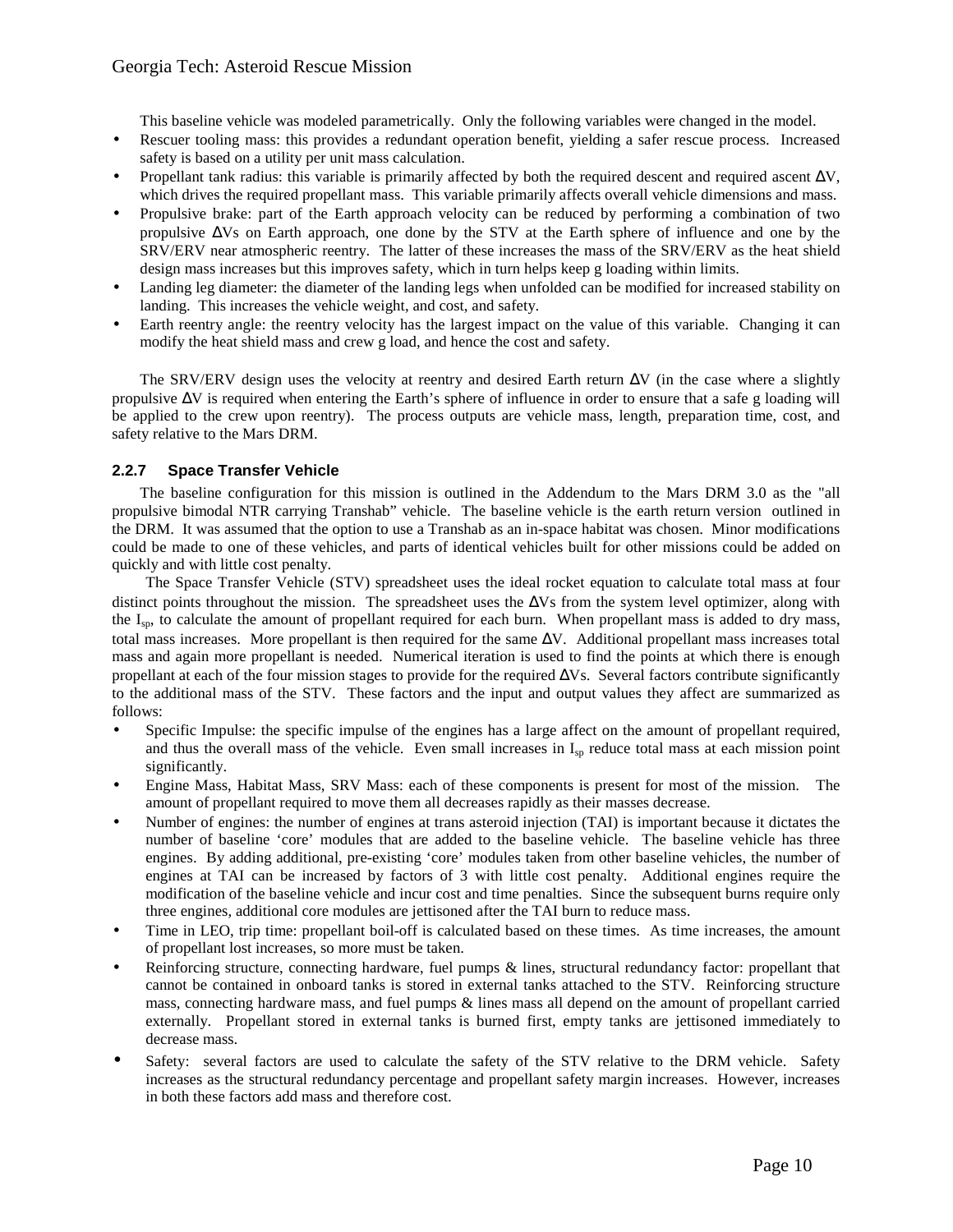The STV sheet has sixteen system level input variables: the length, mass, and diameter of an engine, the number of engines at TAI and asteroid orbital insertion, the first four ∆Vs, specific impulse, earth departure date, asteroid arrival date, and Earth arrival date, assembly orbit inclination, habitat (Transhab) mass, SRV mass, and SRV length. These inputs are all used to determine the size of the vehicle to be launched, and the mass of the vehicle at each mission point. The STV sheet provides the following output parameters: STV cost, STV safety, mass of propellant not launched with STV, number of Magnum launch vehicles required to launch the vehicle, STV integration and preparation times, and the STV mass at each of the four mission points.

## **2.2.8 Operations**

The Operations discipline encompasses three primary areas: ground manufacturing and integration of the rescue vehicle, launch of the rescue vehicle components into Low Earth Orbit (LEO), and assembly of the vehicle in LEO. The goal of operations is to place an assembled rescue vehicle in LEO as quickly as possible at a minimum cost while not compromising safety.

In order to analyze the three areas, several assumptions are made. First, each worker assigned to ground manufacturing and integration of the rescue vehicle is assumed to cost \$110,000 per year/worker. Second, the modification of rescue vehicle components is done in parallel, but the integration must wait for all components to be modified. The orbital assembly is assumed to take place at an altitude of 407 km and at an inclination of 28.5° in a circular orbit. Lastly, seven crewmembers are assumed to be working on the in-space assembly. The crew is delivered to the rescue vehicle's assembly orbit via the Space Shuttle. The following variables have a large effect on the output.

- Modification and integration time rush factors: rush factors increase the man hours put into work on a specific component of the rescue vehicle and hence lower the time required to complete the task. However, lowering a rush factor increases cost and hurts the safety of the operation.
- Launch vehicle selection and rush factors: two launch vehicles are available to the rescue mission, the Magnum heavy lift expendable, and a high flight rate reusable launch vehicle (RLV). The Magnum has a capacity of 80 metric tons, and costs \$2,200 per kg. Only six Magnum vehicles are available. The RLV can lift 18 metric tons into the assembly orbit and only costs \$1,600 per kg. Rush factors can be placed on the launch preparation time in much the same way as described above. Launch vehicles are chosen based on cost per kg to the assembly orbit with available volume as a constraint.
- In-space assembly time: in-space assembly time is modified much the same way as the modification and ground integration rush factors. Again, safety is compromised and cost increased for a faster than normal assembly.

The operations module takes, as input, the estimated modification and integration times for each of the rescue vehicle sub-systems, the mass of propellant not launched with the STV hardware, the launch inclination, the number of Magnum launch vehicles that are to be used for STV hardware launch, and the target launch date. The target launch date is treated as a limit on the time available for departure preparation.

# **3 Results**

# **3.1 FPI Solution**

The first design convergence was done using fixed-point iteration by manually picking suitable values for all system level variables. This intelligent selection of design variables is the traditional method of converging a design. It was selected as the starting point of this design process due to its simplicity for comparison to designs converged using other methods. It became apparent during this process that the feasible design space of the project was smaller than initially believed due to the exponential growth of mass with I<sub>sp</sub> at the ∆Vs required for this mission.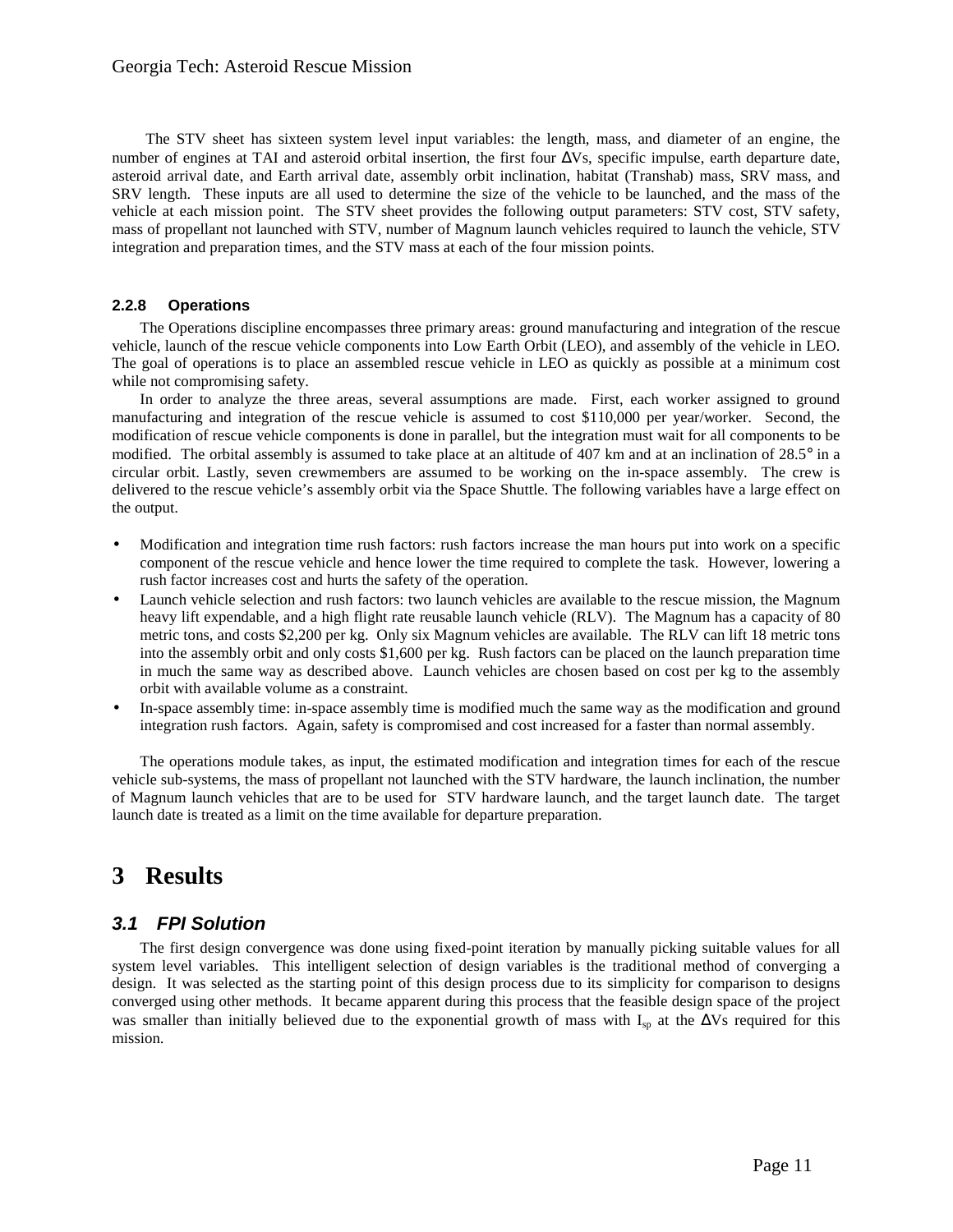| <b>Design Variables</b> |           |          | <b>Objectives</b> | <b>Design Specifications</b> |             |
|-------------------------|-----------|----------|-------------------|------------------------------|-------------|
| Isp                     | 1010 s    | Cost     | \$3.21 Billion    | Initial mass                 | 939,221 kg  |
| <b>Thrust</b>           | 700 kN    | Safety   | 0.795             | Dry mass                     | 79,977 kg   |
| Launch Date             | 14-Sep-21 | Survival | 0.989             | $\Delta V$ total             | $20.8$ km/s |
| Asteroid Arrival Date   | 14-Jan-23 |          |                   | Re-entry g-load              | 8.85g       |
| Earth Return Date       | 12-Dec-24 |          |                   |                              |             |

**Table 3-1. FPI Design Results** 

# **3.2 DOE Solution**

The seven design variables with the most influence on the design are specific impulse (Isp), total thrust at transasteroid injection (thrust), launch date (LD), asteroid arrival date (AAD), earth return date (ERD), velocity change by the NTR prior to re-entry ( $\Delta V_4$ ), and velocity change by the ERV prior to re-entry ( $\Delta V_5$ ). A baseline value and ranges were set for each of the variables.

| <b>Variables</b> | <b>Units</b> | $-1\quad2$      | $-1$              | $\bf{0}$           | $+1$               | $+1$ 2             |
|------------------|--------------|-----------------|-------------------|--------------------|--------------------|--------------------|
| Isp              | [s]          | 960 s           | 975 s             | 1010 s             | 1045 s             | 1060 s             |
| <b>Thrust</b>    | [kN]         | 441 kN          | 508 kN            | 669 kN             | 830 kN             | 897 kN             |
| LD               |              | $8-Nov-21$      | $31-Oct-21$       | $11$ -Oct-21       | $21-Sep-21$        | $12$ -Sep-21       |
| AAD              |              | 31-May-23       | $13-Sep-23$       | $3-May-23$         | $22$ -Dec-22       | $5-Apr-23$         |
| <b>ERD</b>       |              | 22-Oct-24       | 13-Oct-24         | $24-Sep-24$        | $5-Sep-24$         | 26-Aug-24          |
| $\Delta V4$      | [m/s]        | $0 \text{ m/s}$ | $439 \text{ m/s}$ | $1500 \text{ m/s}$ | $2561 \text{ m/s}$ | $3000 \text{ m/s}$ |
| $\Delta V$ 5     | [m/s]        | $0 \text{ m/s}$ | $439 \text{ m/s}$ | $1500 \text{ m/s}$ | $2561 \text{ m/s}$ | $3000 \text{ m/s}$ |

**Table 3-2. DOE Design Variable Ranges** 

The CCD array for these seven variables results in 143 design runs, enough data to facilitate quadratic curve fits to the objective functions and constraints. Cost, rescue mission safety (safety), and original crew survival (survival) are the three objective functions considered for the design. Two constraint Response Surface Equations (RSEs) were also created: 1) the number of days after JD1 that operations was ready to launch (late) which must be less then zero, and 2) the deceleration during re-entry (gload) must be less than 10 g.

The RSE generated by the CCD array was found to be highly inaccurate. Although several variables were accurately modeled by the RSE, others (such as cost) showed large discrepancies, indicating that the quadratic assumption was poor. By limiting the range of the variables to a small region of the RSE design space, a few solutions were obtained. The three solutions below were optimized for cost, safety, and survival, respectively.

| Isp | Thrust | JD1        | JD2         | JD3       | Cost        | <b>Safety</b> | <b>Survival</b> | Late     | gload |
|-----|--------|------------|-------------|-----------|-------------|---------------|-----------------|----------|-------|
| [s] | ſkN1   |            |             |           | <b>SBIL</b> |               |                 | [day]    | [g]   |
| 960 | 454    | 10-Oct-21  | $2$ -Feb-23 | 16-Oct-24 | 6.73        | 0.594         | 0.999           |          | 12.1  |
| 971 | 516    |            | 25-Mar-     |           | 12.2        | 0.796         | 1.000           | $\Omega$ | 9.61  |
|     |        | 18-Oct-21  | 23          | 22-Oct-24 |             |               |                 |          |       |
| 982 | 675    |            | $10-Mar-$   |           | 0.516       | 0.769         | .000            | -96      | 9.99  |
|     |        | $1-Oct-21$ | 23          | 22-Oct-24 |             |               |                 |          |       |

**Table 3-3. DOE Results** 

# **3.3 CO Solution**

In order to solve the CO version of this design, two different system level optimization methods were attempted: sequential quadratic programming (SQP) and the Method of Feasible Directions (MoFD). Both methods are gradient based which allows them to converge to a solution much more efficiently than non-gradient or heuristic optimization methods. However, in order for gradient-based methods to work, accurate gradient information must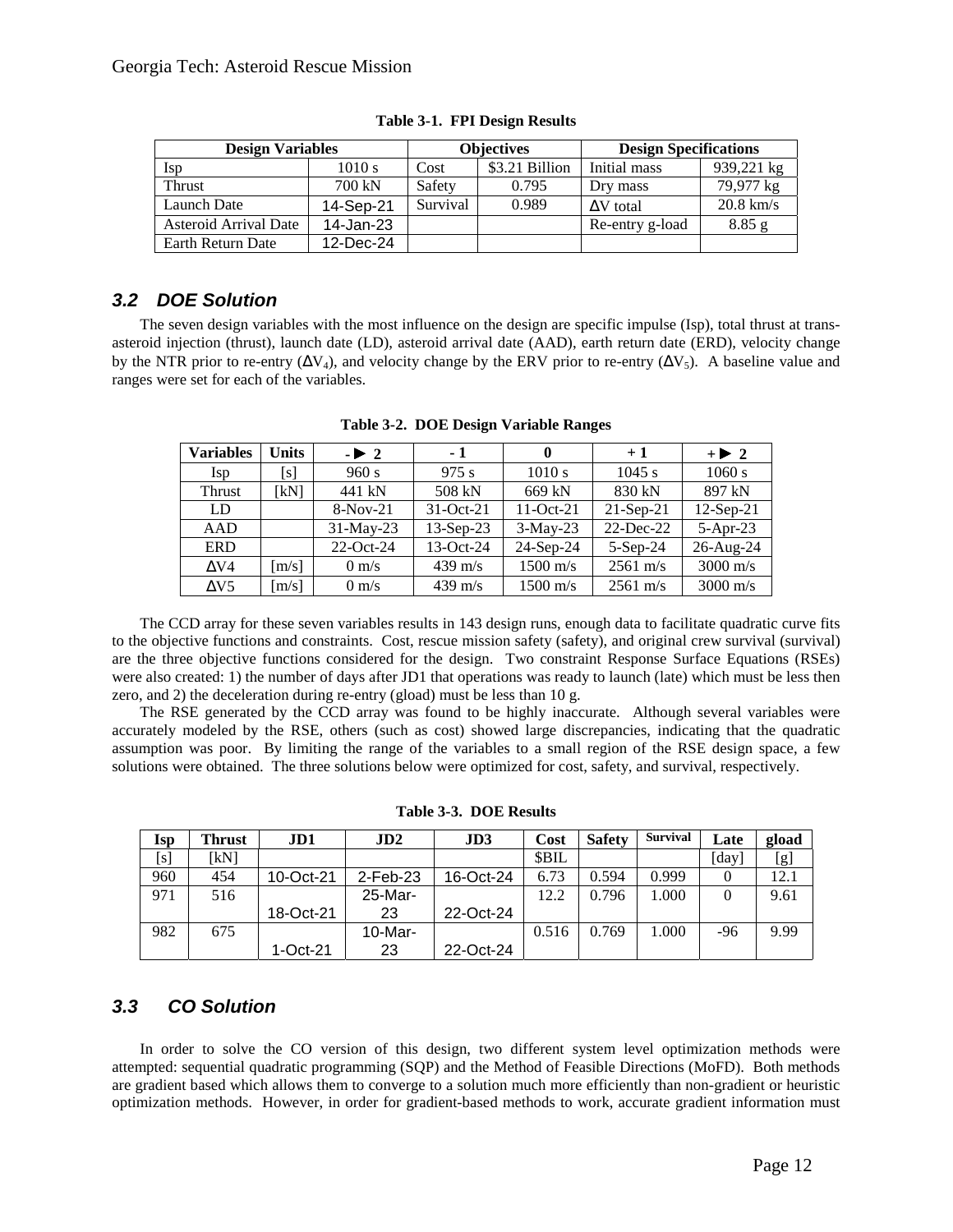## Georgia Tech: Asteroid Rescue Mission

be gathered. Since many of the discipline level modules had non-smooth, multi-modal design surfaces requiring heuristic optimizers, the gradient information returned to the system level optimizer was often poor. In order to improve the gradient information, large gradient steps were programmed into the system level optimizer and more time was given to the discipline level optimizers. Despite these improvements, the system level optimizer still had difficulty reaching the feasible region of the design space, which necessitated relaxation in the convergence criteria of the target values. An example of the convergence history using the SQP optimizer is shown below, along with the optimum solution it found.



**Figure 3-3. Plot of error values (J's) for each discipline and total showing the gradual convergence of target and calculated values** 



**Figure 3-2. Plot of gradual improvement (decrease) in objective function cost** 

**Figure 3-1. Plot of target and calculated initial mass showing gradual convergence of the two values**

| Design Variables      |           |                        | Design Specifications<br>Objectives |                  |             |
|-----------------------|-----------|------------------------|-------------------------------------|------------------|-------------|
| Isp                   | $1077$ s  | \$3.11 Billion<br>Cost |                                     | Initial mass     | 763,107 kg  |
| Thrust                | 634 kN    | Safety                 | 0.413                               | Dry mass         | 88,827 kg   |
| <b>Launch Date</b>    | 12-Sep-21 | Survival               | 0.993                               | $\Delta V$ total | $19.9$ km/s |
| Asteroid Arrival Date | 12-Dec-22 |                        |                                     | Re-entry g-load  | 10g         |
| Earth Return Date     | 27-Dec-24 |                        |                                     |                  |             |

**Table 3-4. CO Design Results**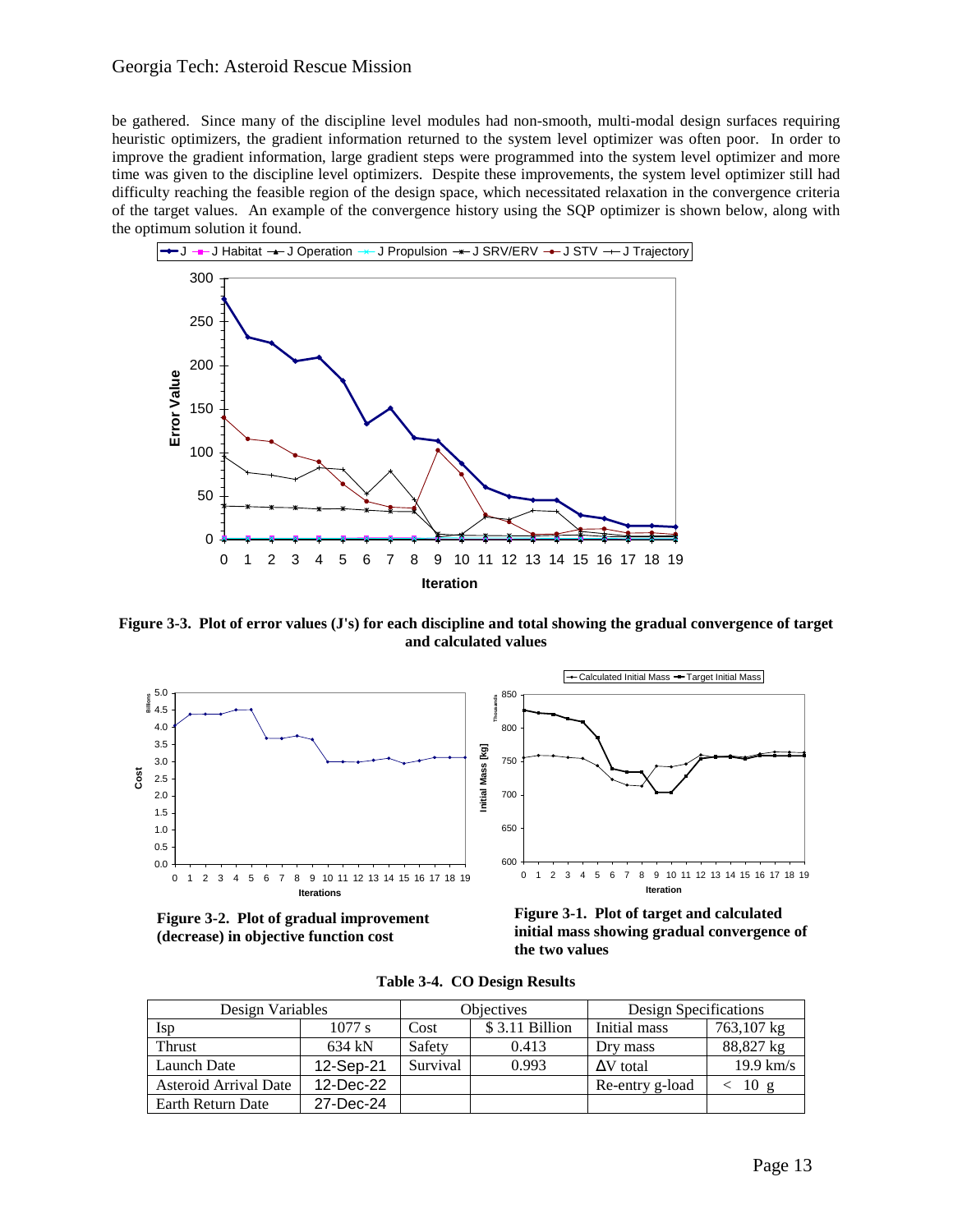# **4 Conclusion**

This design has attempted several optimization schemes to solve this design problem. FPI produced the best results with a human controlling the design variables. Theoretically CO should produce a better solution, implying that work needs to be done on the implementation of CO for this problem. A penalty function at the discipline level as suggested in [Braun] may help consistency of gradients for the system level optimizer. The DOE method may benefit from a higher order curve fit, requiring more runs since the design space does not appear to be quadratic. For this problem, the traditional method of a human controlling the design variables and using FPI to converge a solution proved to be the fastest solution and the best results.

# **5 Outreach**

Throughout the course of the Spring 2001 Semester, the Georgia Tech team led several projects aimed at educating the public and building community interest in the space program. For example, two team members presented typical aerospace engineering projects, tasks, and applications to an all-day, Society of Women Engineerssponsored, program aimed at local high school girls. These two students gave an accurate picture of what aerospace engineering is about. In another project, two more team members discussed the world of aerospace engineering with a local cub scout troop. The GT students answered countless questions about space related issues, even questions about the team's involvement in the upcoming LPI design competition at Johnson Space Center. Finally, in perhaps its largest outreach project , the entire Georgia Tech design team organized the AIAA-sponsored model rocket contest open to all undergraduates – tomorrow's technical future. For more information, these outreach activities are further described on the website:

http://atlas.cad.gatech.edu/~ae6322a/outreach.html

# **6 References**

- Bate, Roger R., Donald D. Mueller, and Jerry E. White. 1970. Fundamentals of Astrodynamics. New York, Dover Publications, Inc.
- Bishop, Robert H., Dennis V. Byrnes, Dara J. Newman, and Christopher E. Carr, and Buzz Aldrin. "Earth-Mars Transportation Opportunities: Promising Options for Interplanetary Transportation," AAS Richard H. Battin Astrodynamics Conference, 20-21 March, 2000, College Station, TX.
- Braun, Robert, Peter Gage, Ilan Kroo, and Ian Sobieski. "Implementation and Performance Issues in Collaborative Optimization," AIAA Symposium on Multidisciplinary Analysis and Optimization, September 4-6, 1996, Bellevue, WA.
- Hale, Francis J. 1994. Introduction to Space Flight. Englewood Cliffs, New Jersey: Prentice-Hall, Inc.
- "Human Exploration of Mars: The Reference Mission of the NASA Mars Exploration Study Team," Hoffman, S.J. and Kaplan, D.I., eds., NASA Special Publication 6107, July 1997.
- Humble, Ronald W., Gary N. Henry, and Wiley J. Larson, eds. 1995. Space Propulsion Analysis and Design,  $1<sup>st</sup>$  ed. New York: The McGraw-Hill Companies, Inc. Primis Custom Publishing.